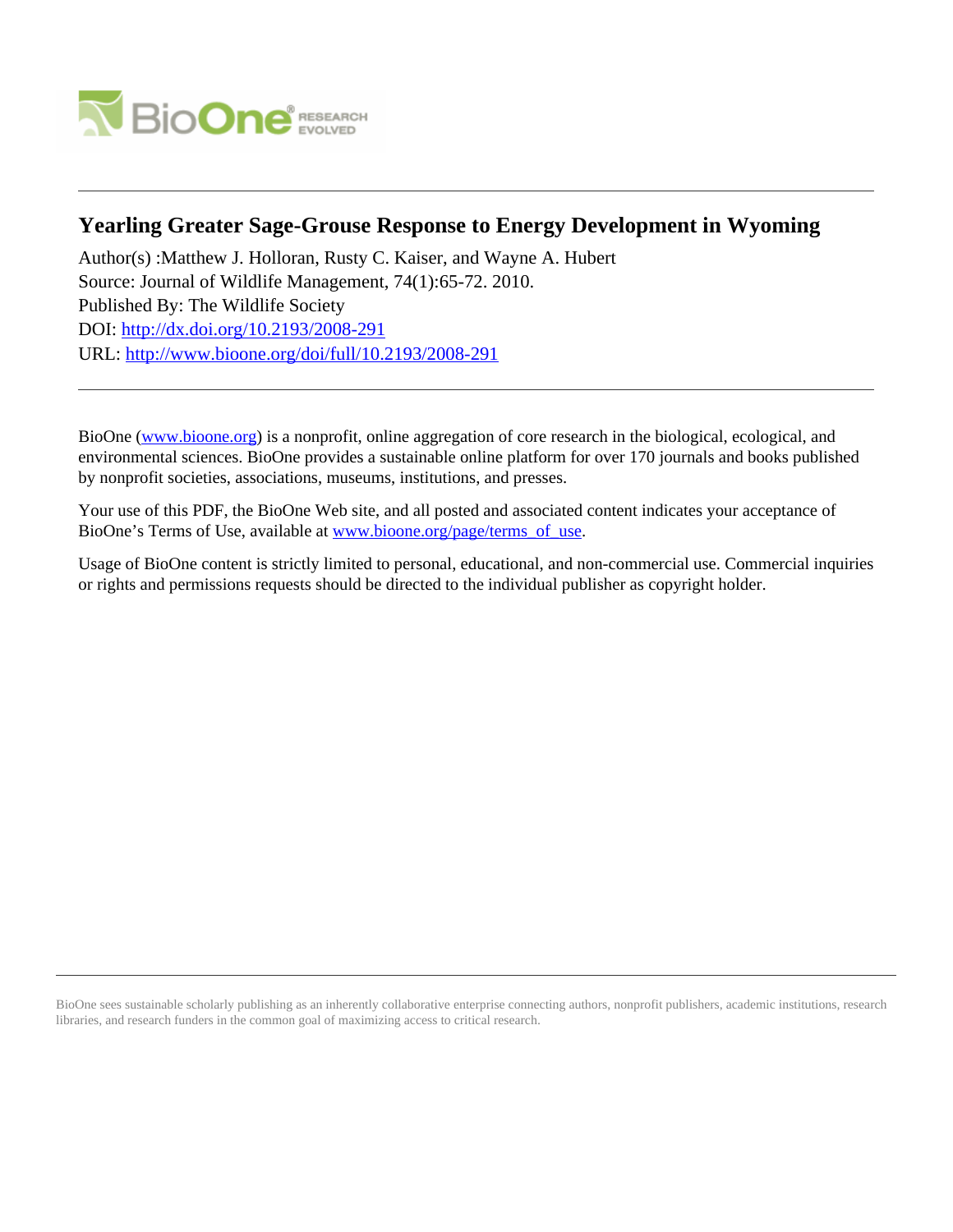# Management and Conservation Article



# Yearling Greater Sage-Grouse Response to Energy Development in Wyoming

MATTHEW J. HOLLORAN,<sup>1</sup> Wyoming Wildlife Consultants LLC, 4402 Cheyenne Drive, Laramie, WY 82072, USA

RUSTY C. KAISER,<sup>2</sup> United States Geological Survey Wyoming Cooperative Fish and Wildlife Research Unit, Department 3166, E University Avenue, Laramie, WY 82071, USA

WAYNE A. HUBERT, United States Geological Survey Wyoming Cooperative Fish and Wildlife Research Unit, Department 3166, E University Avenue, Laramie, WY 82071, USA

ABSTRACT Sagebrush (Artemisia spp.)-dominated habitats in the western United States have experienced extensive, rapid changes due to development of natural-gas fields, resulting in localized declines of greater sage-grouse (Centrocercus urophasianus) populations. It is unclear whether population declines in natural-gas fields are caused by avoidance or demographic impacts, or the age classes that are most affected. Land and wildlife management agencies need information on how energy developments affect sage-grouse populations to ensure informed land-use decisions are made, effective mitigation measures are identified, and appropriate monitoring programs are implemented (Sawyer et al. 2006). We used information from radio-equipped greater sage-grouse and lek counts to investigate natural-gas development influences on 1) the distribution of, and 2) the probability of recruiting yearling males and females into breeding populations in the Upper Green River Basin of southwestern Wyoming, USA. Yearling males avoided leks near the infrastructure of natural-gas fields when establishing breeding territories; yearling females avoided nesting within 950 m of the infrastructure of natural-gas fields. Additionally, both yearling males and yearling females reared in areas where infrastructure was present had lower annual survival, and yearling males established breeding territories less often, compared to yearlings reared in areas with no infrastructure. Our results supply mechanisms for population-level declines of sage-grouse documented in natural-gas fields, and suggest to land managers that current stipulations on development may not provide management solutions. Managing landscapes so that suitably sized and located regions remain undeveloped may be an effective strategy to sustain greater sage-grouse populations affected by energy developments.

KEY WORDS Centrocercus urophasianus, energy development, greater sage-grouse, sage-grouse, Wyoming, yearling.

Sagebrush (Artemisia spp.)-dominated landscapes required to sustain greater sage-grouse (Centrocercus urophasianus; hereafter, sage-grouse) populations are experiencing unprecedented levels of energy development, resulting in widespread fragmentation and alteration of these habitats (Knick et al. 2003). Sage-grouse lek activity and numbers of males using leks are negatively influenced by the expanding infrastructure of natural-gas fields (Braun et al. 2002, Aldridge and Brigham 2003, Holloran 2005, Walker et al. 2007). Impacts of energy developments to sage-grouse nesting, brood-rearing and winter habitat selection, nesting propensity, chick survival, and population growth rates have been observed (Lyon and Anderson 2003, Holloran 2005, Aldridge and Boyce 2007, Doherty et al. 2008).

Determining how a population responds to habitat fragmentation and other changes to landscapes requires an understanding of population dispersal and potential effects of anthropogenic habitat changes on dispersing cohorts in a population (Walters 2000). Wiens et al. (1986) suggested that site fidelity in breeding birds may influence short-term population responses to habitat changes, and the ultimate response requires that most site-tenacious individuals be dead. White-tailed ptarmigan (Lagopus leucura) in Colorado, USA, exist in naturally fragmented habitats that are linked, due to high adult philopatry to breeding sites, principally through natal dispersal among suitable areas (Giesen and Braun 1993, Martin et al. 2000). Sage-grouse adult males and females exhibit strong fidelity to breeding sites and

seasonal ranges, implying that population dispersal and response of a population to habitat fragmentation depends on yearling cohorts (Wiley 1973, Gibson 1992, Fischer et al. 1993, Schroeder and Robb 2003, Holloran and Anderson  $2005b$ ).

Remington and Braun (1991) suggested that sage-grouse population declines in areas near coal mines in northern Colorado may have been caused by displacement of yearlings to leks away from development. Holloran and Anderson (2005a) were able to duplicate observed declines in numbers of males occupying 3 leks impacted by natural-gas development in southwestern Wyoming, USA, by assuming adult male tenacity and minimal yearling male recruitment. A delayed shift in nesting habitat selection away from infrastructure has been observed in southwestern Wyoming, a pattern consistent with adult females showing nest-site fidelity and yearling females avoiding gas fields (Holloran 2005). These studies indicate that elimination of populations from energy fields may have been due to the response of yearling cohorts to developments, but the response of yearling sage-grouse to development of natural-gas fields has not been assessed.

Our objectives were to ascertain if natural-gas development influenced 1) the distribution of, or 2) the probability of recruiting into breeding populations yearling male and female sage-grouse in southwestern Wyoming. We examined breeding habitat selection of yearling cohorts overall and breeding territory establishment, nest initiation, and annual survival probabilities of yearlings of known maternity (i.e., natal areas known) relative to locations of drilling rigs, producing well pads, and main haul roads.

 $^1$ E-mail: matth@wyowildlife.com

 $^{2}$  Present address: Bureau of Land Management, 1625 W Pine Street, Pinedale, WY 82941, USA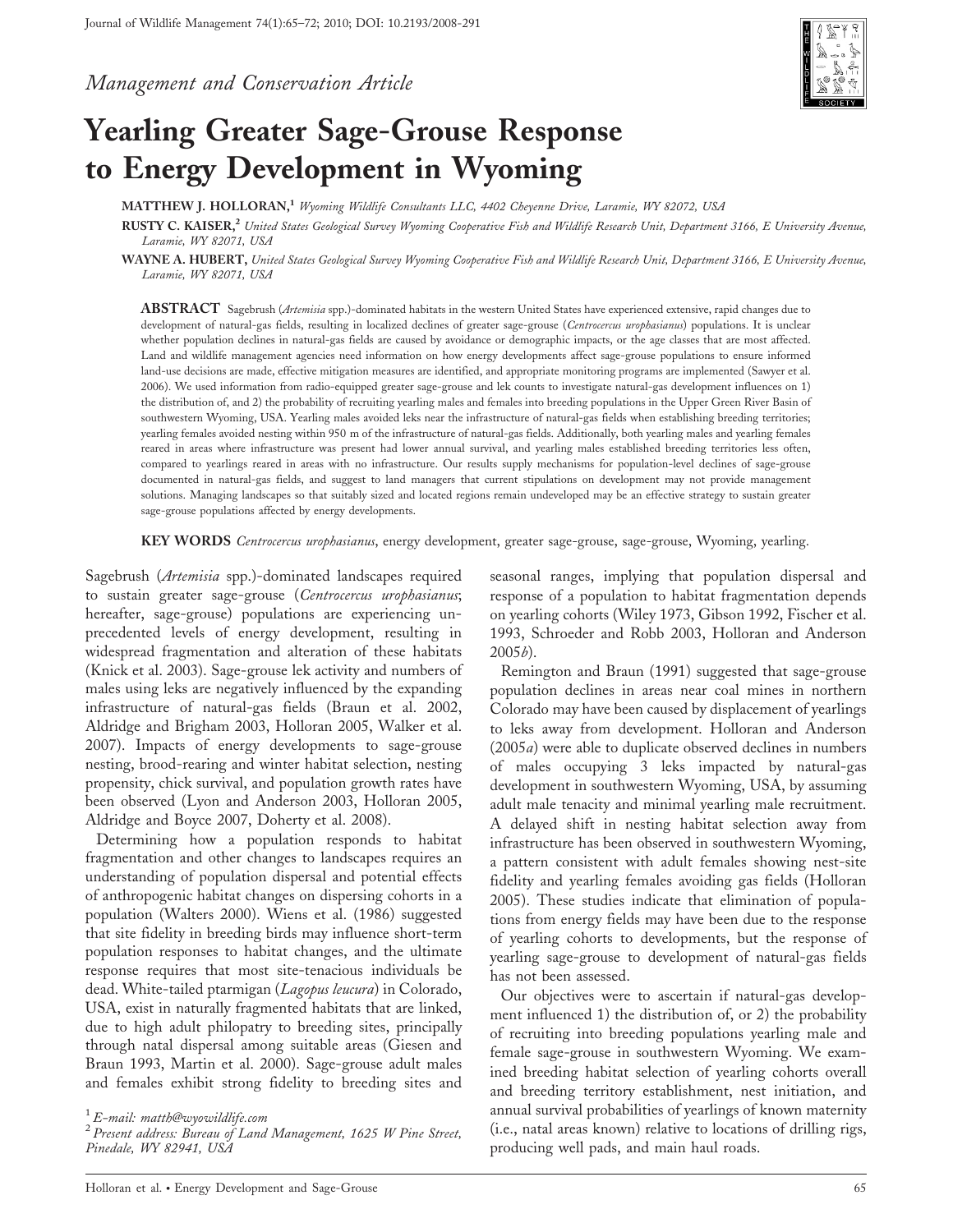

Figure 1. Yearling greater sage-grouse study area in southwestern Wyoming, USA, 2000–2006, illustrating producing well pad locations (triangles) within 5 km of displayed lek locations (circles), main haul roads (labeled), and towns (squares) present during the April 2006 breeding season.

# STUDY AREA

The study area  $(42^{\circ}60'N, 109^{\circ}75'W)$  encompassed 17 leks near the Pinedale Anticline Project Area and northeastern portions of the Jonah II gas fields in the Upper Green River Basin in southwestern Wyoming (Fig. 1; U.S. Department of the Interior [USDI] 2000). The study area covered approximately 255,000 ha  $(2,550 \text{ km}^2)$  dominated by Wyoming big sagebrush (Artemisia tridentata wyomingensis) shrub–steppe habitats. Elevation was 2,100–2,350 m and annual precipitation averaged 24.1 cm (Western Regional Climate Center 2003). Natural-gas development and livestock grazing were the predominant human uses of the area (USDI 2000).

# METHODS

We investigated the response of both male and female yearling sage-grouse to the infrastructure of natural-gas fields at several levels. For yearling males, we used information from 1) lek counts to investigate the response of the breeding population (Lek Recruitment), 2) radioequipped yearling males to investigate where individuals selected breeding territories (Overall Yearling Males), and 3) radio-equipped yearling males of known maternity to investigate probability of establishing a breeding territory and annual survival responses of individuals whose natal brooding areas were within, compared to outside, developed regions (Yearling Males of Known Maternity). We used information from 4) radio-equipped yearling females to investigate where individuals selected nesting sites (Overall Yearling Females), and 5) radio-equipped yearling females of known maternity to investigate nesting propensity, natal nesting area habitat selection, and annual survival differences between individuals whose natal brooding areas were within and outside developed regions (Yearling Females of Known Maternity). We organized the methods around these 5 categories and carried this organization through the results.

We used conservative statistical approaches because of sample size constraints when comparing treatment and control groups of yearlings (Cherry 1996). Multivariate procedures were inappropriate due to highly correlated independent variables (e.g., distances to different infrastructure features). We computed statistics using MINITAB 13.1 (Minitab Inc., State College, PA). Distance variables were estimated using ArcGIS 9.

We captured female sage-grouse on or near leks from mid-March through April 2000–2005 by spotlighting and hoopnetting (Giesen et al. 1982, Wakkinen et al. 1992). We classified captured females as yearlings (first breeding season) or adults (after second breeding season) based on shape of outermost wing primaries (Eng 1955). We secured radiotransmitters to females with polyvinyl chloride (PVC) covered wire necklaces (Advanced Telemetry Systems Inc. [ATS], Isanti, MN). Transmitters weighed 19.5 g or 25.5 g, had battery life expectancies of 530 days or 610 days, respectively, and were equipped with motion sensors (i.e., radiotransmitter pulse rate increased in response to inactivity). We included yearling females equipped with radiotransmitters during these efforts in the Overall Yearling Females sample.

We monitored brood-rearing females in late summer 2004–2005 from  $\geq$ 100 m at least twice weekly through 10 weeks posthatch. We captured male and female chicks (e.g., hatch-yr birds) that were  $\geq$  10 weeks of age by spotlighting radio-equipped brood females and hoop-netting accompanying chicks (Giesen et al. 1982, Wakkinen et al. 1992). We weighed chicks to ensure that radiotransmitters did not exceed 2% of body weight and could be safely attached (Caccamise and Hedin 1985). We assigned gender to chicks based on weights or plumage, and we assigned chicks to age class to ensure captured grouse were hatch-year birds based on shape of outermost wing primaries (Eng 1955). We collected blood samples by clipping the middle toenail and stored blood on Whatman FTA® micro cards (Whatman, Florham Park, NJ). We secured 16-g or 19.5-g radiotransmitters (depending on chick wt) to chicks with PVCcovered wire necklaces (ATS). Transmitters had battery life expectancies of 500 days or 530 days, respectively, and were equipped with motion sensors. We included radio-equipped chicks that survived to 1 April of the spring following capture in the Overall Yearling Males and Overall Yearling Females samples.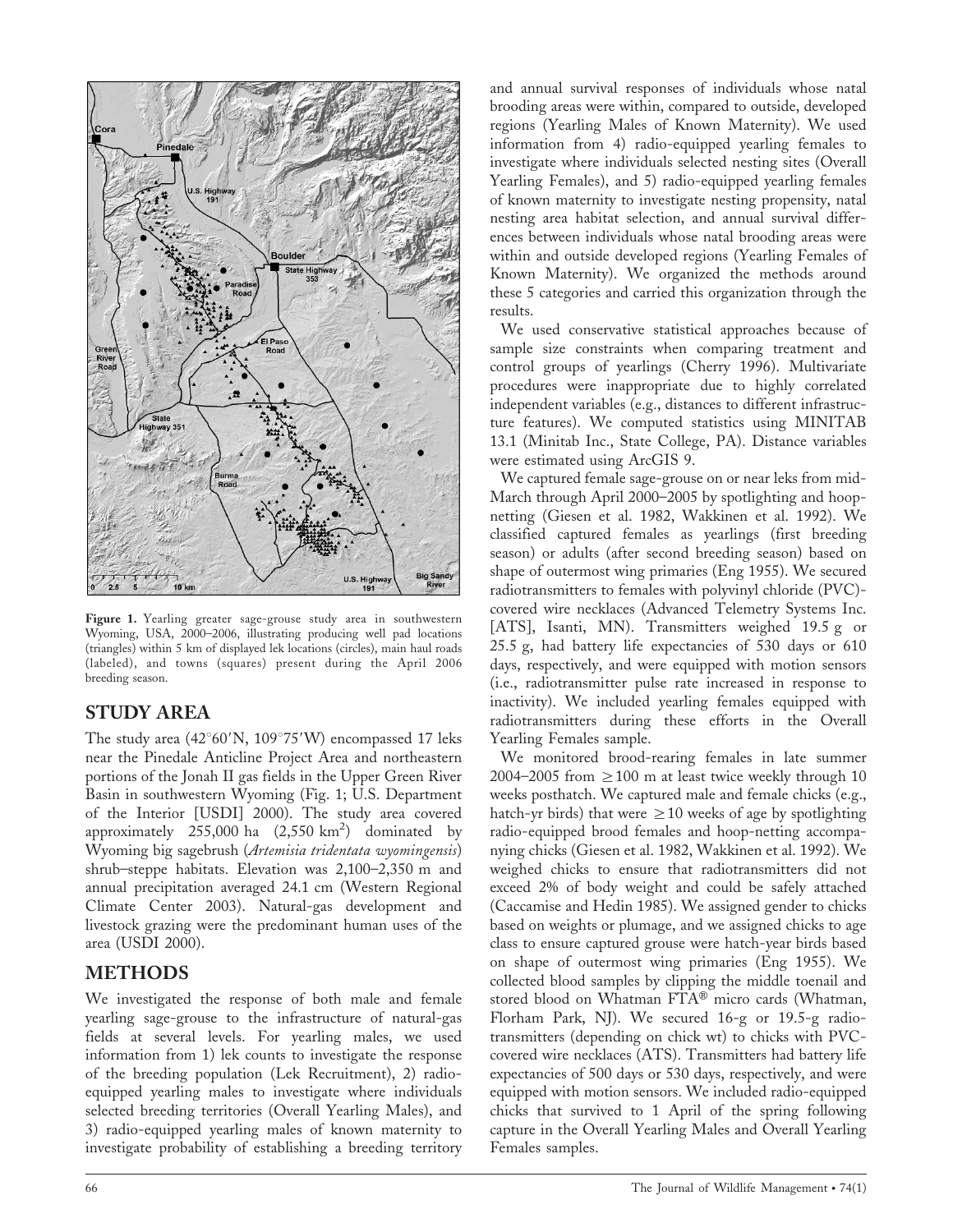We established yearling maternity using microsatellite polymerase chain reaction analyses of DNA extracted from blood samples collected during late-summer chick-trapping efforts (Taylor et al. 2003, Hawk et al. 2004); we used 5 primers in the analysis (LLSD4, LLSD8, LLST1, SGCA11, and SGCTAT1; Wyoming Game and Fish Laboratory, Laramie, WY). We obtained genotypes following Frantz et al. (2003). We ascertained maternity using CERVUS 3.0.3 (Marshall et al. 1998, Kalinowski et al. 2007). We based the simulated population genetic structure on 10,000 simulations with 5,000 potential parents, 1% of the candidate parents sampled, and 25% relatedness. We identified candidate mothers as those with  $\geq 80\%$  confidence in parentage assignment. We based final maternal assignment on trap location; if a chick was trapped from the same flock as a candidate mother, maternity was assigned. We included chicks that had maternity assigned in the Yearling Males of Known Maternity and Yearling Females of Known Maternity samples.

We mapped features of the infrastructure of natural-gas fields within 5 km of 17 leks located throughout the study area (Fig. 1; Holloran and Anderson 2005b). We mapped producing well pads, drilling rigs, and main haul roads; we included United States and state highways as well as the Paradise, El Paso, and Green River roads as main haul roads (Fig. 1). We obtained infrastructure location, drilling activity date, and well producing date from the Wyoming Oil and Gas Conservation Commission (Casper, WY). We verified these data using information supplied by Western Ecosystems Technology Inc. (Cheyenne, WY), Edge Environmental Inc. (Laramie, WY), individual gas companies (i.e., operators) responsible for specific wells, and through direct ground-truthing using handheld, 12-channel Global Positioning System (GPS) units. Infrastructure data were dynamic and modified to reflect the conditions encountered seasonally. We identified well pads with multiple producing wells as single active locations.

We estimated natal brooding areas to be within 1.65 km of natal nests; this area represented where chicks were raised during the early brood-rearing season. We established the area as the average of the upper 95% confidence limit of the mean distances from nest to early brood-rearing locations from studies conducted throughout southwestern Wyoming (Holloran 1999, 2005; Lyon 2000; Slater 2003; Kuipers 2004). We defined natal treatment yearlings (M and F) as any yearling whose natal area contained  $>1$  producing well pad or  $>1$  km of main haul road; we considered all others natal control yearlings. The inclusion of natal areas with one well or a short distance of main haul road in the control population was to guard against including yearlings raised in areas with isolated well pads as treatment birds.

#### Lek Recruitment

We conducted annual lek counts on 17 leks following standardized methods outlined by the Wyoming Game and Fish Department's (WGFD) Sage-grouse Technical Committee (Connelly et al. 2003). We estimated overall lek recruitment of males annually from 2000 to 2006 lek counts. We estimated the number of males recruited to a lek as the annual change in the maximum number of males minus the number of adult males expected to return to a lek the following year (37%; Zablan et al. 2003).

We compared overall recruitment of males among leks using chi-square tests with continuity corrections (due to sample sizes  $\leq$ 25 in some instances; Dowdy and Wearden 1991). We assumed the number of recruited males was related to lek size, but the relationship was probably not perfectly correlated. Therefore, we established expected proportions using a scaled allocation of the total recruited population. We investigated 2%, 3%, 4%, and 5% differences in proportion of the recruited population allocated to each lek size category. For example, when we investigated the 5% difference in allocation proportions, we expected each lek with  $\leq 50$  total males the preceding year to recruit 4%, each lek with  $>$  50 and  $\leq$  100 males to recruit 9%, and each lek with  $>100$  males to recruit 14% of the total recruited population. This resulted in an annual allocation of between 2.5% and 5.9% for leks with  $\leq$  50 males, 6.8% and 9.1% for leks with  $>50$  and  $\leq 100$  males, and 8.8% and 14.1% for leks with  $>100$  males. We used different proportions each year because the number of leks in each size category was not constant among years, and we needed the total proportion of the expected population to sum to 100%. We categorized leks as those recruiting more, less, or equal to the expected number of males. We compared recruitment categories by distance to closest active drilling rig, producing well pad, and main haul road using 95% confidence interval overlap. Each change in the proportion of the recruited population allocated to different lek sizes provided individual mean and 95% confidence interval estimates; we therefore investigated overlap by comparing the minimum lower limit and the maximum upper limit of the confidence intervals produced by all allocations.

#### Overall Yearling Males

We collected lek visitation data for radio-equipped yearling males using data-logger (ATS) stations situated near leks. Data loggers allowed for constant monitoring of leks during the breeding season, and recorded specific dates and times when radio-equipped yearlings visited a monitored lek. We did not restrict monitoring to the 17 leks situated in the study area, but used radio-equipped yearling male spring locations to establish which leks to monitor for potential establishment.

Data-logger stations consisted of one data logger run by 2 deep-cycle recreational vehicle gel batteries charged by solar panels; all equipment was housed in metal Knaack® boxes (Crystal Lake, IL). We mounted omni antennas on steel casing pipe so the top of the antenna was 3 m high. We attenuated data loggers (i.e., calibration of data-logger sensitivity) to detect the entire area used by displaying males. As much as was practical, we placed data-logger stations to minimize detection by displaying grouse and grouse using nondisplay habitat surrounding leks. Anecdotally, we did not observe behavioral changes by breeding sage-grouse in response to stations and did not observe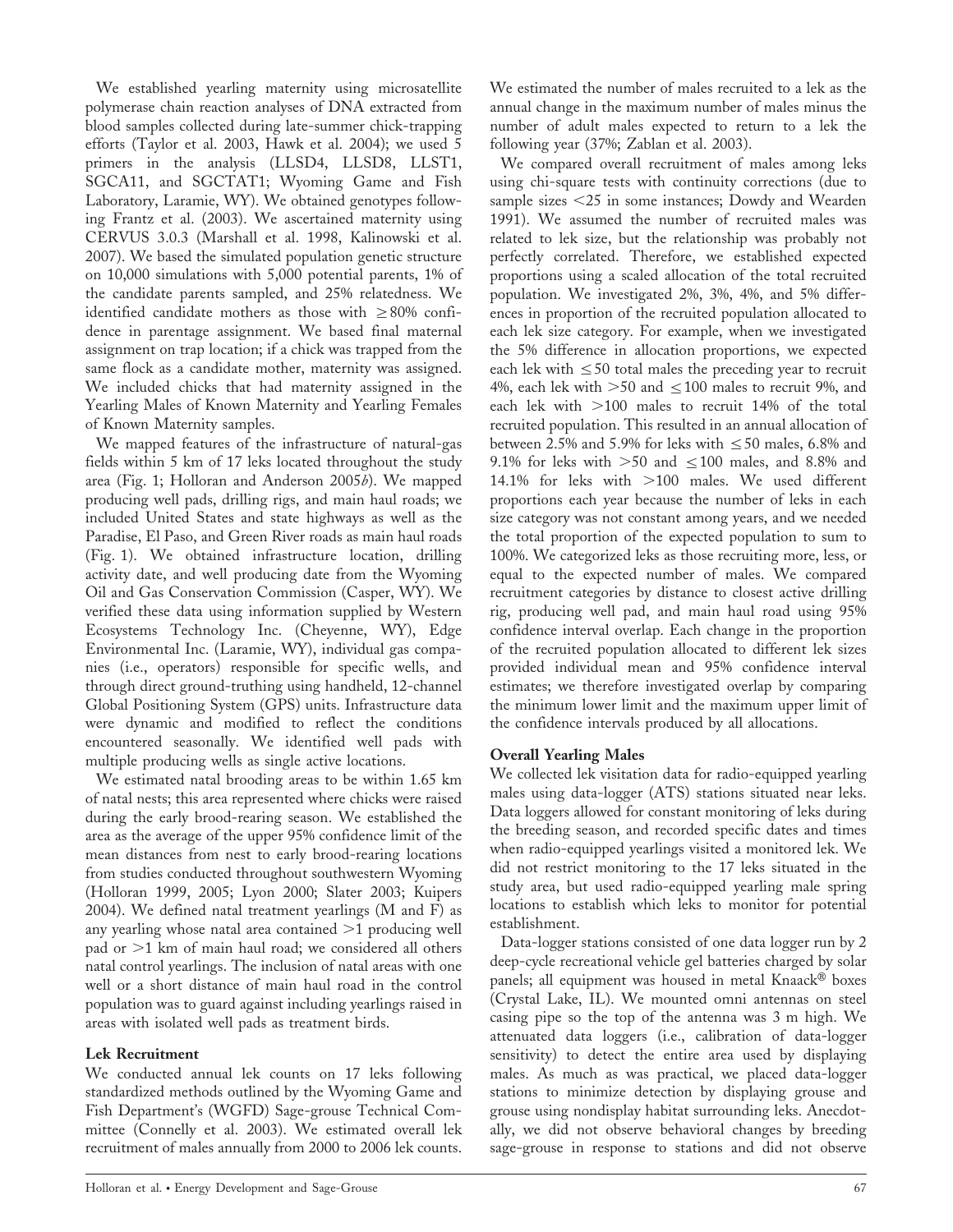raptors or corvids perching on antennas. We directly accessed stations when leks were not occupied (e.g., noncrepuscular periods) and downloaded data loggers to a laptop computer at least twice during the breeding season. We placed reference transmitters at each data-logger station to verify logging accuracy on all downloads. We monitored leks annually to 15 May.

We distinguished radiotransmitter detection (vs. interference) signals recorded by data loggers using accumulation of evidence techniques. Initially, signal diagnostics (i.e., transmitter pulse-per-minute values and number of pulse matches [ATS algorithms]) had to match values set for the data loggers and radiotransmitters. We used pulse match to pulse detected ratios (i.e., the no. of matched pulses relative to the no. of detected pulses) and the number of logs over a given time period to further diagnose true signal detections; we established these protocols by evaluating data from reference transmitter logs. Numerous logs by the same frequency, especially numerous within the same relative time period, with high pulse match-to-detected ratios, had higher potential to be a confirmed bird detection. We used telemetry data as the final log verification. If we found an individual during the breeding season in the general area where we logged it, we considered the log verified. We considered confirmed yearling male detections between 0430 hours and 0730 hours daily lek visits.

We considered yearling males to have established on a particular lek if detected at that lek  $\geq$ 19% of the monitoring period (Walsh et al. 2004). We estimated the probability of establishing a breeding territory on a lek as the number of yearling males with confirmed lek establishment divided by the total number of available males. We considered available males those intensively monitored by radiotelemetry during the breeding season that survived through the breeding season.

We generated minimum convex polygons around all producing well pads, and categorized monitored leks as either contained within the polygons, 0–3 km outside, or .3 km outside the polygons (Kenward 1987). We used chisquare tests with continuity corrections to compare the number of radio-equipped yearling males establishing on leks by category (i.e., obs establishment; Dowdy and Wearden 1991). We assumed equal availability among leks for each yearling male; thus, we based expected proportions on the total number of leks within each category and the total number of available yearling males.

#### Yearling Males of Known Maternity

We assessed the probability of establishing a breeding territory for Yearling Males of Known Maternity similarly to the Overall Yearling Male sample. We established annual survival for Yearling Males of Known Maternity from 1 April through the end of March using handheld telemetry equipment (ATS). We assessed survival between 1 April and 15 May by locating males weekly. We located males from long-range bi-weekly from 15 May through August and used transmitter pulse-rates (i.e., motion sensors) to evaluate survival. We assessed survival from 1 September through

March from fixed-wing aircraft. We conducted flights at least bi-monthly and used motion sensors to evaluate whether individuals were dead or alive.

We assessed probability of establishing a breeding territory on a lek between natal brooding treatment-and-control yearling males using chi-square tests with continuity corrections (Dowdy and Wearden 1991). We estimated the expected establishment rate from the control population (i.e., results indicated a difference between natal brooding treatment and control groups).

We estimated annual (Apr–Mar) survival and standard errors of Yearling Males of Known Maternity using the staggered entry Kaplan–Meier estimator (Pollock et al. 1989). We censored birds that were not found during any monthly period. We assessed differences in annual survival by natal brooding area category using 95% confidence interval overlap.

#### Overall Yearling Females

We used handheld receivers and 3-element Yagi antennas (ATS) to monitor radiomarked yearling females at least twice weekly through prelaying (Apr) and nesting (May– Jun). We located nests of radiomarked birds by circling the signal source until females could be directly observed. We confirmed and marked nest locations using a GPS after long-range  $(>60-m)$  radiomonitoring indicated the female had left the area.

We investigated habitat selection of yearling females relative to infrastructure features of natural-gas fields by comparing numbers of observed and expected nests within given distances of infrastructure using chi-square tests with continuity corrections (Dowdy and Wearden 1991). We categorized nests into 0.5-km inclusive buffers around infrastructure features. We estimated the expected number of nests per buffer as the proportion of the total area of suitable nesting habitat within 5 km of trapped leks that was within or outside the buffers of infrastructure variables (Holloran and Anderson 2005b). We refined our distance estimate after initially establishing avoidance at a 0.5-km scale by investigating 0.1-km buffers within the identified 0.5-km buffer. We used only nests within the 5-km lek buffer in the comparison. We estimated avoidance distance as the distance between the largest buffer where observed and expected numbers of nests differed and the smallest buffer where numbers of nests did not differ; we used this avoidance distance estimate for subsequent analyses.

We assumed suitable nesting habitats were sagebrushdominated areas within 2 standard deviations of the mean roughness (i.e., the ratio of actual surface area to planimetric area) of all nest sites (i.e., ad and yearling F) within the 5 km lek buffer between 2000 and 2006 (Holloran 2005). Jensen (2006) suggested roughness was the terrain measure best distinguishing sage-grouse nests from available locations in southwestern Wyoming. We used Landfire vegetation type layers (U.S. Department of Agriculture 2006) to identify sagebrush-dominated areas, and nearestneighbor analysis (100-m scale) in ArcGIS Spatial Analyst to calculate roughness from 30-m digital elevation models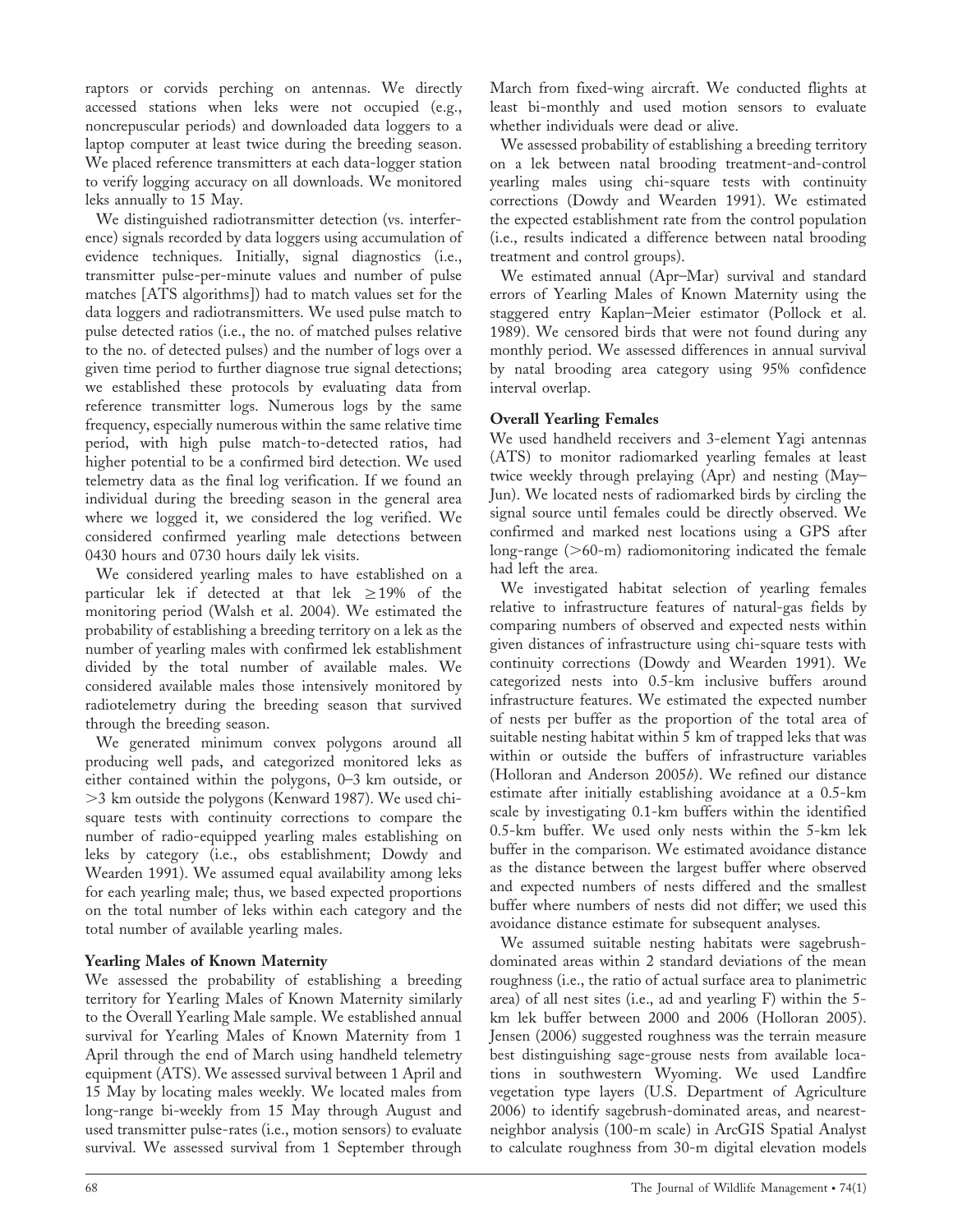Table 1. Mean distance (km) from sage-grouse leks to the infrastructure of natural-gas fields in southwestern Wyoming, USA, 2001–2006. We categorized leks based on chi-square analyses of annual changes in numbers of males documented. Table depicts minimum and maximum sample size (n), mean, and confidence interval estimates produced by allocating different proportions of recruited population. Leks recruiting fewer males than expected were significantly closer to gas field infrastructure than leks recruiting more males than expected.

|                    |             |      | Distance to drill rig |      |        |       | Distance to well pad |      |        |              | Distance to haul road |      |        |       |
|--------------------|-------------|------|-----------------------|------|--------|-------|----------------------|------|--------|--------------|-----------------------|------|--------|-------|
| Relative no.       | $n^{\rm a}$ |      | $\bar{x}$             |      | 95% CI |       |                      |      | 95% CI |              |                       |      | 95% CI |       |
| of M recruited     | Min.        | Max. | Min.                  | Max. | Lower  | Upper | Min.                 | Max. | Lower  | <b>Upper</b> | Min.                  | Max. | Lower  | Upper |
| Less than expected | 26          | 34   | 2.8                   | 3.2  | 2.2    | 4.1   | 1.2                  |      | 0.8    | 2.5          |                       | 1.8  | 1.2    | 2.4   |
| Equal to expected  | 37          | 49   | 4.4                   | 4.9  | 3.7    | 5.7   | 2.5                  | 2.9  | 1.7    | 3.8          | 2.6                   | 2.8  | 2.2    | 3.2   |
| More than expected | 19          | 24   | 6.6                   | 7.8  | 5.0    | 9.2   | 4.9                  | 6.2  | 3.3    | 7.6          | 4.2                   | 4.6  | 3.3    | 5.5   |

<sup>a</sup> Total no. of lek yr.

(Wyoming Geographic Information Science Center, Laramie, WY). We used the proportion of suitable nesting habitat to generate expected nest numbers, thus standardizing for potential differences in the amount of suitable habitat within compared buffers.

#### Yearling Females of Known Maternity

We monitored Yearlings of Known Maternity and identified nest locations similarly to the Overall Yearling Female sample. We estimated annual survival for Yearling Females of Known Maternity from 1 April through March. We located all females twice weekly between 1 April and 1 July and visually assessed survival. Between 1 July and 31 August we located yearling females at least bi-weekly and assessed survival either visually or from long range using motion sensors. We estimated survival from 1 September through March from fixed-wing aircraft. We conducted flights at least bi-monthly and used motion sensors to evaluate whether individuals were dead or alive.

We estimated nesting propensity as the number of Yearling Females of Known Maternity initiating a nest divided by the total number intensively monitored throughout the nesting season. We did not include females found for the first time after 15 May in annual nesting propensity estimates (15 May represented the latest date of incubation initiation based on mean latest hatch date and 27 days to incubate a clutch [Schroeder et al. 1999]). We compared nesting propensity between natal brooding treatment and control yearling females using chi-square tests with continuity corrections (Dowdy and Wearden 1991). We computed expected nesting propensity from the control population.

Natal nesting areas were an estimate of the area around the natal nest where a yearling female will usually select a nest location. We used the upper limit of the 95% confidence interval around the mean natal nest-to-yearling nest distances for females raised in areas without the infrastructure of natural-gas fields to establish the natal nesting area. We compared the proportion of yearlings with infrastructure in natal nesting areas that nested within the avoidance distance of infrastructure to those nesting beyond the avoidance distance using chi-square tests with continuity corrections (Dowdy and Wearden 1991). We estimated the expected number of nests per category as the proportion of suitable nesting habitat in the total natal nesting area (i.e., all natal nesting areas with gas field infrastructure present combined) that was within the avoidance distance of infrastructure.

We estimated annual (Apr–Mar) survival and standard errors of yearling females of known maternity using the staggered entry Kaplan–Meier estimator (Pollock et al. 1989). We censored birds that were not found during any monthly period. We assessed differences in annual survival by natal brooding area category using 95% confidence interval overlap.

## RESULTS

We radiomarked 83 yearling female sage-grouse during spring 2000–2005. We marked an additional 64 male and 76 female chicks in 2004 and 2005 (45 M and 39 F during autumn 2004, 19 M and 37 F during autumn 2005). Between capture and achieving yearling status, 41 chicks died, 7 lost the radiotransmitter (based on field sign at retrieved transmitter location), and we did not find 6. At the beginning of the breeding-season monitoring periods, 34 male and 52 female radiomarked chicks were available as yearlings. We confirmed maternity and collected breedingseason data for 15 male and 16 female yearlings.

Leks that recruited more than the expected number of males were significantly farther from drilling rigs, producing well pads, and main haul roads compared to leks that recruited fewer males than expected (Table 1). Additionally, leks that recruited more males than expected were significantly farther from main haul roads than leks that recruited the same number of males as expected.

The proportion of radiomarked yearling males that established on leks inside and outside the development boundaries (as designated by min. convex polygons around producing well pads) of natural-gas fields differed from that expected assuming equal establishment probabilities for all leks ( $\chi^2$ <sub>1</sub> = 5.38;  $\overline{P}$  = 0.02). On leks within the interior, 2 yearling males established (expected  $= 9.7$ ), compared to 22 establishing on leks outside development boundaries (expected  $= 23.3$ ). The number of radiomarked yearling males that established on leks outside development did not differ from expected relative to distance to development boundary ( $\chi^2$ <sub>1</sub> < 0.01; *P* = 0.94; established 0–3 km from development observed 13 and expected 13.6 vs. established .3 km from development observed 9 and expected 9.7).

Annual survival of natal brooding treatment yearling males  $(54.7\%$  [95% CI = 20.5–88.9]) was significantly lower than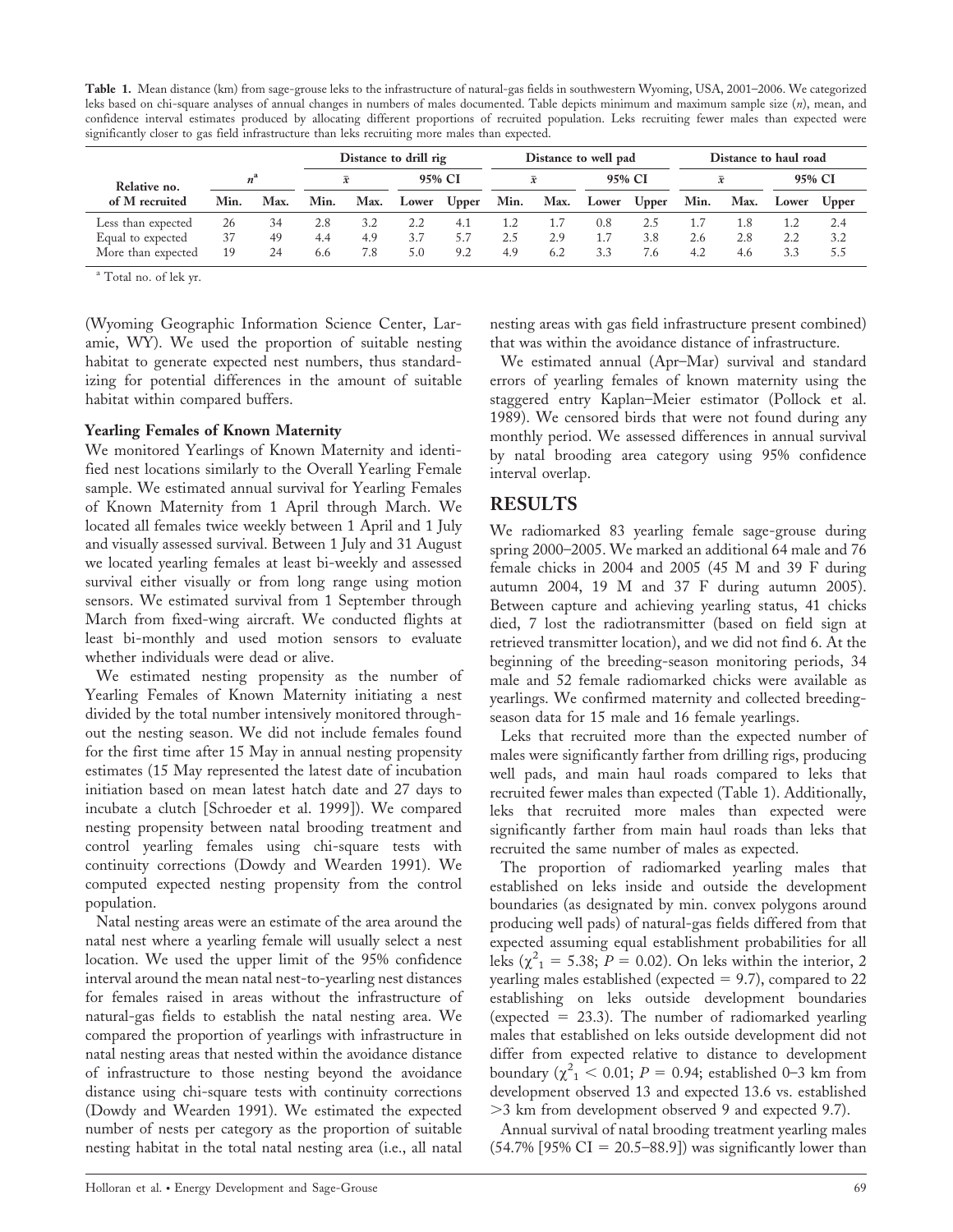**Table 2.** The number ( $n = 62$ ) of yearling sage-grouse nests observed (obs nests in buffer) and expected (exp nests in buffer) within buffers generated around producing well pads in southwestern Wyoming, USA, 2000–2006. We estimated the expected number of nests per buffer as proportion of the total area of suitable nesting habitat within 5 km of trapped leks, and made comparisons using chi-squared analyses  $(\chi^2_{\text{ df}})$  with continuity corrections. We observed fewer than expected nests in buffers  $\leq 1$  km.

| <b>Buffer</b><br>distance (km) | Obs nests<br>in buffer | Exp nests<br>in buffer | $\chi^2_{1}$ | $P$ -value |
|--------------------------------|------------------------|------------------------|--------------|------------|
| 0.5                            | 9                      | 18.8                   | 6.65         | 0.01       |
| 0.6                            | 13                     | 21.7                   | 4.78         | 0.03       |
| 0.7                            | 17                     | 24.3                   | 3.10         | 0.08       |
| 0.8                            | 18                     | 26.6                   | 4.31         | 0.04       |
| 0.9                            | 20                     | 28.8                   | 4.47         | 0.03       |
| 1.0                            | 26                     | 30.9                   | 1.25         | 0.26       |
| 1.5                            | 36                     | 40.0                   | 0.84         | 0.36       |
| 2.0                            | 42                     | 46.9                   | 1.73         | 0.19       |
| 2.5                            | 50                     | 52.0                   | 0.26         | 0.61       |
| 3.0                            | 53                     | 55.3                   | 0.56         | 0.45       |

control yearling males (100%). The probability of natal brooding treatment yearling males establishing a breeding territory on a lek did not differ from expected ( $\chi^2_{1} = 1.53; P$ 5 0.22); 4 of 8 treatment yearling males established breeding territories compared to 7 of 7 control males.

The maximum distance where the proportion of radiomarked yearling female nest locations differed from that expected was 0.9 km, assuming spatially proportional selection of nest locations within suitable habitats; the minimum distance where the proportion of nests did not differ from expected was 1.0 km (Table 2). Thus, a 950-m avoidance distance was used for subsequent analyses.

Annual survival of natal brooding treatment yearling females  $(69.4\%$  [95% CI = 39.2–99.7]) was significantly lower than control yearling females (100%). Nesting propensity was not related to natal brooding area ( $\chi^2_{1}$  = 0.13;  $P = 0.71$ ; 5 of 9 treatment yearling females initiated a nest compared to 5 of 7 control females.

The upper limit of the 95% confidence interval around mean natal nest-to-yearling nest distances for natal nesting control females indicated that a 4.0-km buffer around natal nesting locations represented the area where a yearling female typically selected a nest location (i.e., natal nesting area). There was weak evidence to support that the proportion of natal nesting treatment yearling females that selected nest locations within 950 m of infrastructure and those that nested outside the 950-m buffer differed from expected ( $\chi^2$ <sub>1</sub> = 2.94; *P* = 0.09). The number of yearling female nests within 950 m of infrastructure ( $n = 3$ ) was less than expected ( $n = 6.1$ ); the number of nests outside the buffer ( $n = 7$ ) was more than expected ( $n = 3.9$ ).

## DISCUSSION

Avoidance of infrastructure by breeding yearlings, decreased yearling survival, and reduced fecundity of yearling males indicate that energy development impacts the spatial distribution and numerical size of regional sage-grouse populations. A situation where adult philopatry is not influenced by energy development (Holloran 2005), but yearlings avoid areas near infrastructure indicates breeding and nesting habitat occupancy may be prolonged, and the ultimate population-level response to development may take multiple sage-grouse generations to be realized. This may explain time lags between development of gas fields and abandonment of gas fields by sage-grouse reported in previous studies (Holloran 2005, Walker et al. 2007, Doherty 2008).

Yearling male avoidance of infrastructure occurred at multiple levels. Leks recruiting more than expected numbers of males were 2.1–2.9 times as far from infrastructure compared to those recruiting fewer males than expected. A majority of the males recruited were probably yearlings because of lek tenacity exhibited by adult males (Patterson 1952, Wiley 1973, Gibson 1992). Radio-equipped yearling males were 4.6 times more likely to establish on leks outside compared to inside developed areas. We investigated post hoc the location of specific leks selected by Yearling Males of Known Maternity and found that 3 of the 4 yearling males reared within development that established breeding territories did so on leks situated on the periphery of development (i.e., within 0–3 km of infrastructure) while 3 of 5 males reared within 3 km of infrastructure established on leks  $>3$  km from development. Dunn and Braun (1985) reported that leks selected by yearling males were spatially associated to natal areas. Thus, our results indicate that yearling males that may generally establish on leks within the developing energy field are displaced to leks on the periphery of the field. Concurrently, a portion of the yearling population that generally establishes on leks near the periphery of development moves to leks farther from infrastructure. These multiple levels of displacement may explain why leks near the periphery of development did not recruit more yearling males than expected, the probable result if displacement was occurring only from within energy fields.

Yearling males reared in areas with infrastructure features of natural-gas fields had lower annual survival and were less likely to establish a breeding territory compared to males reared in areas with limited activities associated with natural-gas fields. Although the number of yearling males establishing breeding territories did not statistically differ between natal brooding treatment and control males, the probability of treatment males establishing a breeding territory was half that of control males (i.e., 50% vs. 100%, respectively), indicating a response of biological importance. Because yearling male lek selection is spatially influenced by natal area (Dunn and Braun 1985), decreased fecundity may be in response to anthropogenic activity encountered either as chicks, or in response to conditions encountered during inaugural breeding seasons.

Yearling female avoidance responses indicate a functional loss of nesting habitats within 950 m of infrastructure. The yearling female population generally avoided nesting within 950 m of the infrastructure of natural-gas fields, and yearling females with natural-gas infrastructure present in their natal nesting area also tended to avoid nesting within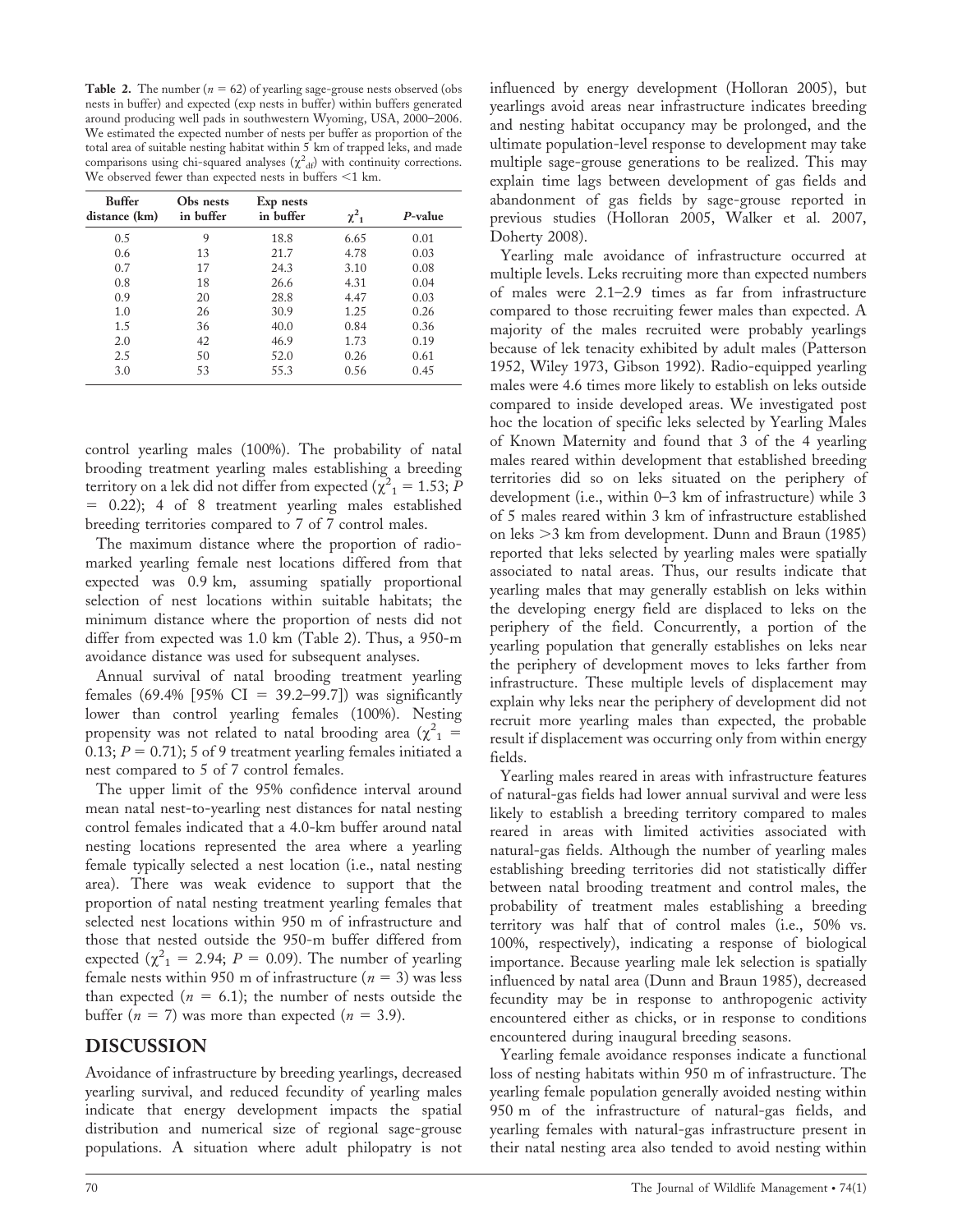950 m of infrastructure. Holloran and Anderson (2005b) reported a 930-m buffer represented the upper limit of the 95% confidence interval around mean distances between consecutive year's nests in Wyoming. Because of nesting area fidelity, this indicates that a female will nest within a 272-ha area over its lifetime. Thus, yearling females appear to select nesting sites at the spatial scale of their lifetime nesting area, and avoid selecting areas with the infrastructure of natural-gas fields present.

Impacts to yearling female survival versus nesting propensity suggest energy development negatively influences population levels compared to female productivity. These results are similar to analyses investigating population growth differences between anthropogenically disturbed and undisturbed populations that attributed differences in population growth to lower female annual survival in impacted populations (Hagen 2003, Holloran 2005).

## MANAGEMENT IMPLICATIONS

Accumulating evidence suggests the conventional development of gas resources excludes sage-grouse from developed areas (Holloran 2005, Walker et al. 2007, Doherty 2008); we provide mechanisms for these population-level responses. Yearling dispersal distances indicate that viable management solutions may not be to expand current development stipulations (e.g., no surface occupancy distances around leks; USDI 2000), but to manage landscapes where sagebrush-dominated regions within those landscapes remain undeveloped for sage-grouse. Because sage-grouse are a landscape-scale species, managers may rely on seasonal habitat selection and movement information collected from individual sage-grouse residing in proposed undeveloped regions to assign appropriate spatial scales for these areas (Patterson 1952, Connelly et al. 2000). For example, seasonal distribution information exists that suggests the region depicted in Fig. 1 east of United States Highway 191 and south of State Highway 353 to the Big Sandy River encompasses the seasonal habitats required by the population currently residing in that region. In situations where large landscapes are developed (e.g., Powder River Basin, WY), preplanning and adaptive management would be required to ensure suitably located and sized regions are protected (Walker et al. 2007, Doherty 2008). Undeveloped regions may have to be maintained until the infrastructures in developed areas are removed if impacts of gas field development phases continue through production phases as suggested by Aldridge and Brigham (2003) and Walker et al. (2007; total life-of-project for Jonah II Natural Gas Field Infill estimated at 76 yr [USDI 2006]). We suggest habitat management in undeveloped regions maintain or enhance populations in the short term because of impacts of development to yearling survival. This implies that these areas be managed conservatively (see Connelly et al. 2000) and that large-scale habitat manipulations, habitat manipulations focused on enhancing productivity, and habitat management alternatives with unproven results be avoided.

### ACKNOWLEDGMENTS

This work is dedicated to Dr. S. H. Anderson, former leader of the Wyoming Cooperative Fish and Wildlife Research Unit, who was instrumental in initiating and sustaining sage-grouse research throughout Wyoming. Financial support was provided by the Bureau of Land Management, United States Department of Energy, WGFD, Yellowstone-to-Yukon Initiative, EnCana Oil & Gas Inc., Ultra Resources Inc., and Shell Rocky Mountain Production. We thank all the landowners in the upper Green River Basin that allowed access to private lands. Field assistance was provided by J. Anderson, D. Edmunds, R. Holloran, B. Holtby, S. Huber, D. Jacobson, L. Knox, J. Michalak, T. Parker, S. Slater, R. Stewart, J. Swift, C. Taber, J. Vick, G. Wilson, and D. Woolwine. Technical assistance was provided by Western EcoSystems Technology Inc. (Cheyenne, WY), Edge Environmental Inc. (Laramie, WY), Bureau of Land Management Pinedale field office (Pinedale, WY), and the WGFD Jackson–Pinedale regional office (Pinedale, WY). Telemetry flights and lek surveys were conducted with the assistance of Mountain Air Research (Driggs, ID) and Sky Aviation (Dubois, WY). This manuscript was greatly improved by critical reviews from C. E. Braun, T. J. Christiansen, K. E. Doherty, D. E. Naugle, E. T. Rinkes, B. L. Walker, and M. J. Willis.

# LITERATURE CITED

- Aldridge, C. L., and M. S. Boyce. 2007. Linking occurrence and fitness to persistence: habitat-based approach for endangered greater sage-grouse. Ecological Applications 117:508–526.
- Aldridge, C. L., and R. M. Brigham. 2003. Distribution, abundance, and status of the greater sage-grouse, Centrocercus urophasianus, in Canada. Canadian Field-Naturalist 117:25–34.
- Braun, C. E., O. O. Oedekoven, and C. L. Aldridge. 2002. Oil and gas development in western North America: effects on sagebrush steppe avifauna with particular emphasis on sage grouse. Transactions of the North American Wildlife and Natural Resources Conference 67:337– 349.
- Caccamise, D. F., and R. S. Hedin. 1985. An aerodynamic basis for selecting transmitter loads in birds. Wilson Bulletin 97:306–318.
- Cherry, S. 1996. A comparison of confidence interval methods for habitat use–availability studies. Journal of Wildlife Management 60:653–658.
- Connelly, J. W., K. P. Reese, and M. A. Schroeder. 2003. Monitoring of greater sage-grouse habitats and populations. College of Natural Resources Experiment Station Publication No. 979, University of Idaho, Moscow, USA.
- Connelly, J. W., M. A. Schroeder, A. R. Sands, and C. E. Braun. 2000. Guidelines to manage sage grouse populations and their habitats. Wildlife Society Bulletin 28:967–985.
- Doherty, K. E. 2008. Sage-grouse and energy development: integrating science with conservation planning to reduce impacts. Dissertation, University of Montana, Missoula, USA.
- Doherty, K. E., D. E. Naugle, B. L. Walker, and J. M. Graham. 2008. Greater sage-grouse winter habitat selection and energy development. Journal of Wildlife Management 72:187–195.
- Dowdy, S. M., and S. Wearden. 1991. Statistics for research. Second edition. John Wiley & Sons, New York, New York, USA.
- Dunn, P. O., and C. E. Braun. 1985. Natal dispersal and lek fidelity of sage grouse. Auk 102:621–627.
- Eng, R. L. 1955. A method for obtaining sage grouse age and sex ratios from wings. Journal of Wildlife Management 19:267–272.
- Fischer, R. A., A. D. Apa, W. L. Wakkinen, and K. P. Reese. 1993. Nesting-area fidelity of sage grouse in southeastern Idaho. Condor 95:1038–1041.